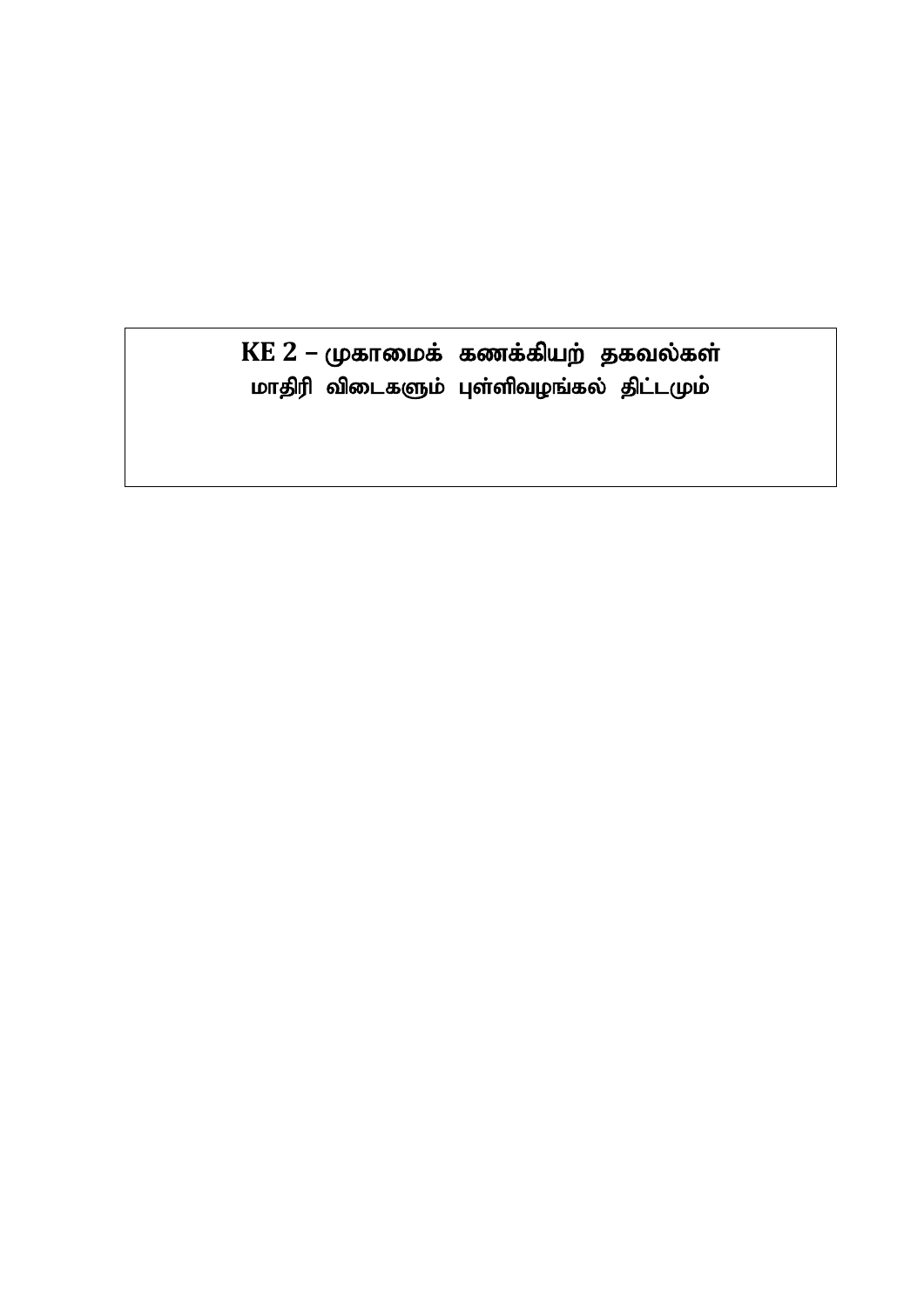# **பிரிவ 1**

வினா.இல. 01 **1(a)**

1.1.

### கற்கை வெளிப்பா $f$ ):

2.1.1 இலாப அதிகரிப்பு மற்றும் இலாப எல்லை சதவீதங்கள் தந்துள்ளபோது  $(VAT,$  வமான வரி மற்றும் கழிவுகள் உட்பட) அவற்றை ரூபாவில் கணித்தல்.

சரியான விடை: C

தெரிவு A யின் விளைசுக் கழிவு விகிதம்  $50\%/2 = 25\%$ ; தெரிவு B  $100\%/3 = 33\%$ தெரிவு  $C$  200%/5 = 40%. D யின் விடை நேரடியானது 35%. அதன்படி, தெரிவு  $C$ அதிகூடிய விளைவு விகிதத்தை தருவதனால், அதுவே சிறந்தது.

1.2.

| கற்கை வெளிப்பாடு:                                                        |  |  |  |  |
|--------------------------------------------------------------------------|--|--|--|--|
| 4.2.2 செயற்திட்ட மதிப்பாய்வில் கழிவுக் காரணி சாராத மற்றும் கழிவுக் காரணி |  |  |  |  |
| முறைகளை விபரித்தல்.                                                      |  |  |  |  |

சுரியான விடை:  $A$ 

 $\rm{IRR.}$  மீள்செலுக்குதைக் காலம் மற்றும்  $\rm{ARR}$  முறைகள் கமிவ விகிக சார்புகள் அல்ல. NPV மாத்திரமே கழிவு வகிதச் சார்பு.

1.3.

கற்கை வெளிப்பா $f$ :

 $4.2.1$  வரு கொகைக் கொடுப்பனவு, ஆண்டுக் கொடுப்பனவு மற்றும் இறுகிவரையில் தவணைக் கொடுப்பனவுகளின் இற்றைப் பெறுமதியை கணித்தல்.

சரியான விடை:  $D$ 

ஒருவா் முதலிட தயாரகவுள்ள உயா்ந்தபட்சத் தொகை எதிா்கால கொடுப்பனவுகளின் இற்றைப் பெறுமதி (PV). அது:  $100.000 \times 5.6502 \times 0.3220 = 181,936$  (182,000)

1.4.

#### கற்கை வெளிப்பா $f$ ה:

2.4.2 முழு எண் மாறி (discrete) நிகழ்தகவுப் பரம்பலின் எளிய மற்றும் நிபந்தனை நிகழ்தகவுகளை பெருக்கல் மற்றும் கூட்டல் விதிகள், எதிர்பார்ப்பு மற்றும் முழு எண் மாறி நிகழ்தகவுப் பரம்பலில் முரண்களை (ஈருறுப்புப் பரம்பல்) மற்றும் பொயிசன் பரம்பல் ஆகிய விசேட (முழு எண் மாறி நிகழ்தகவுப் பரம்பல் **தேவையில்லை**) உபயோகித்தும், செவ்வன் பரம்பலை உபயோகித்து நிகழ்தகவு மதிப்பீடுகளையும் கணித்தறிதல்.

சரியான விடை:  $A$ 

எதிா்பாா்ப்புப் பெறுமதி (EV) ஒருபோதும் அதிகூடிய தனிப் பெறுமதிக்கு சமனாகவோ அல்லது அதிகமாகவோ இருக்க முடியாது. எனவே சரியான விடை A மாத்திரமே.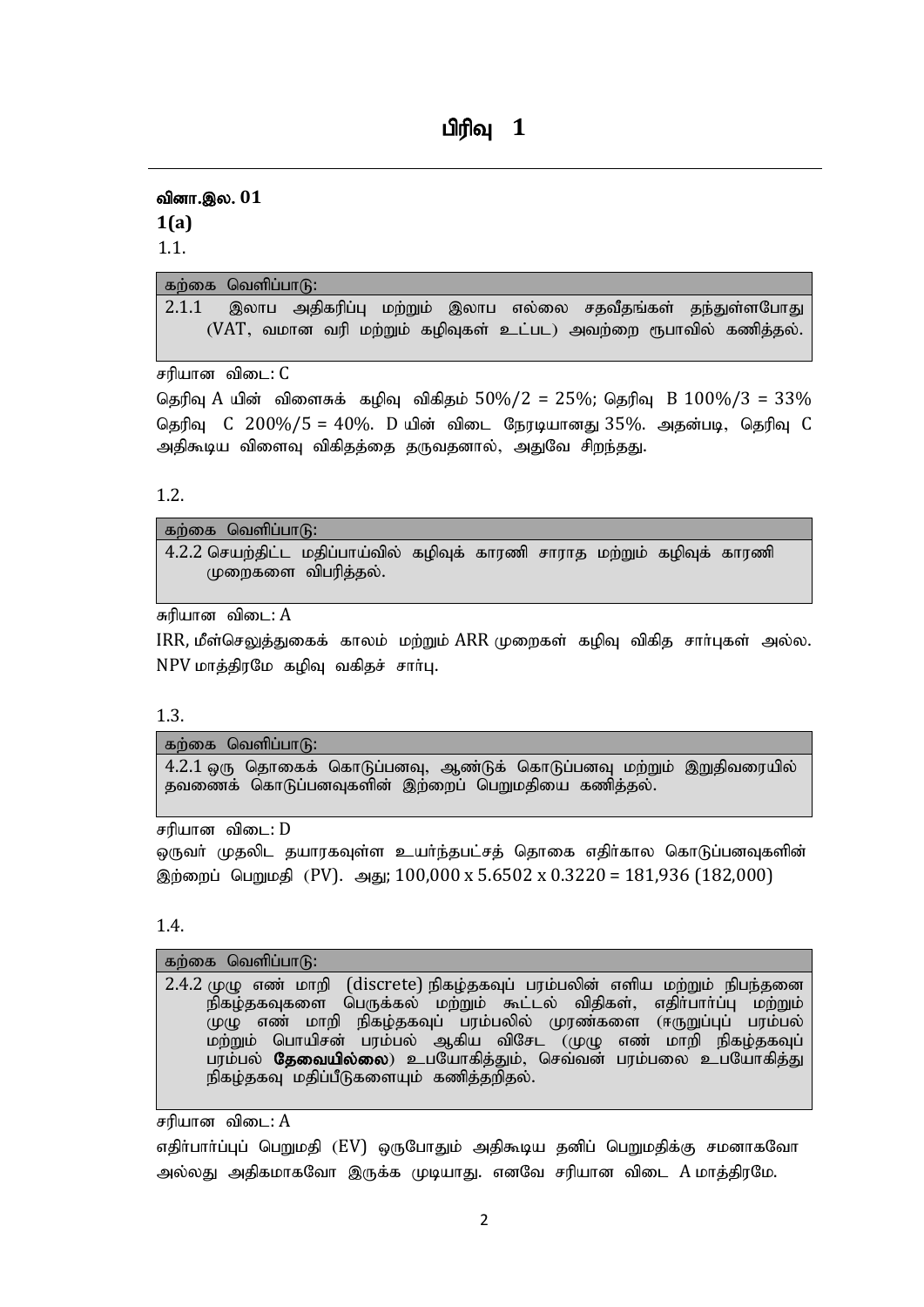1.5.

| கற்கை வெளிப்பாடு: |
|-------------------|
|-------------------|

2.3.1 இடை, நியம விலகல் மற்றும் மாறிக் குணகத்தை (coefficient of variation) கணித்து அவற்றை பொருள் விளக்குதல்.

சரியான விடை:  $A$ 

மாறிக்குணகம் (COV) எந்தளவு அதிகமானதோ (COV = SD/Mean) பரவலும் அந்தளவு அகலமாகும். வெ்வொரு தரவுத் தொடையினதும் $\rm COV:$  (A)  $\rm 0.167;$  (B)  $\rm 0.114;$  (C)  $0.125$ ; (D)  $0.120$  , இதில் பெரியது  $A$  யினதாகும்.

#### 1.6.

கற்கை வெளிப்பா $(f)$ :

 $1.2.2$  பொருட் கட்டுப்பாட்டு முறைமையினை விபரித்து, சிக்கன கட்டளைக் கணியம்  $(EOQ)$ , மீள்கட்டளை மட்டங்கள், அதி உயர்ந்த மற்றும் அதிகுறைந்த மட்டங்கள், தொக்குகளின் மதிப்பீடு ஆகியவற்றை கணித்தலுடன், FIFO,  $LIFO$  மற்றும்  $AVCO$  ஆகிய முறைகளில் ஒவ்வொரு தொக்கு மதிப்பீட்டு முறையின் கீழும் இலாபத்தை கணித்தல்.

சரியான விடை:  $B$ 

 $EOQ$  முறையில் அடைகைக் காலம் " ஜ்யமாக இருக்கவேண்டிய தேவை இல்லை. ஆனால் ஏனைய சகல எடுகோள்களும் தேவையாகும்.

1.7.

கற்கை வெளிப்பா $f$ 

 $3.1.1$  உறிஞ்சற் கிரயமிடல் மற்றும் எல்லைக் கிரயமிடல் சம்பந்தப்பட்ட படிமுறை களையும், தற்கால வியாபார சூழலில் அவற்றின் தொடர்பினையும் விபரித்தல்.

சரியான விடை:  $B$ 

 ${\rm AC}$  யின் கீழ் இறுதித்தொக்கு எப்போதும் அதிகமானதாக இருக்கக் காரணம்,  ${\rm FOH}$ உறிஞ்சப்படுவதாகும். எனவே, தெரிவுகள் A, D தவறானவை. தொக்கு அதிகரித்து இருப்பதனால், தொக்கினூடாக முன்கொண்டுவரப்படும் FOH முன்கொண்டுவரப்பட்ட தொக்கிலிருந்து தாக்கல் செய்யப்படுவதை விட அதிகமானதாகும். எனவே AC இலாபம் அதிகமானதாக இருக்கும். எனவே தெரிவு B சரியானது.

1.8.

கற்கை வெளிப்பா $(f)$ :

 $5.2.1$  நேர்பொருட் கிரயம், நேர்கூலிக் கிரயம், மாறும் உற்பத்தி மேந்தலை, நிலையான உற்பத்தி மேந்தலை மற்றும் விற்பனை ஆகியவற்றின் அடிப்படை முரண்களை கணித்து வியாக்கியானம் செய்தல்.

சரியான விடை:  $D$ 

நியமத்துடன் ஒப்பிடுகையில், தெரிவு D யில் அலகொன்றிற்கான RM நுகா்வில் வீழ்ச்சி இல்லை. ஆனால், தெரிவுகள் A, B மற்றும் C யில் அக்ககைய வீழ்ச்சி ஏற்படலாம்.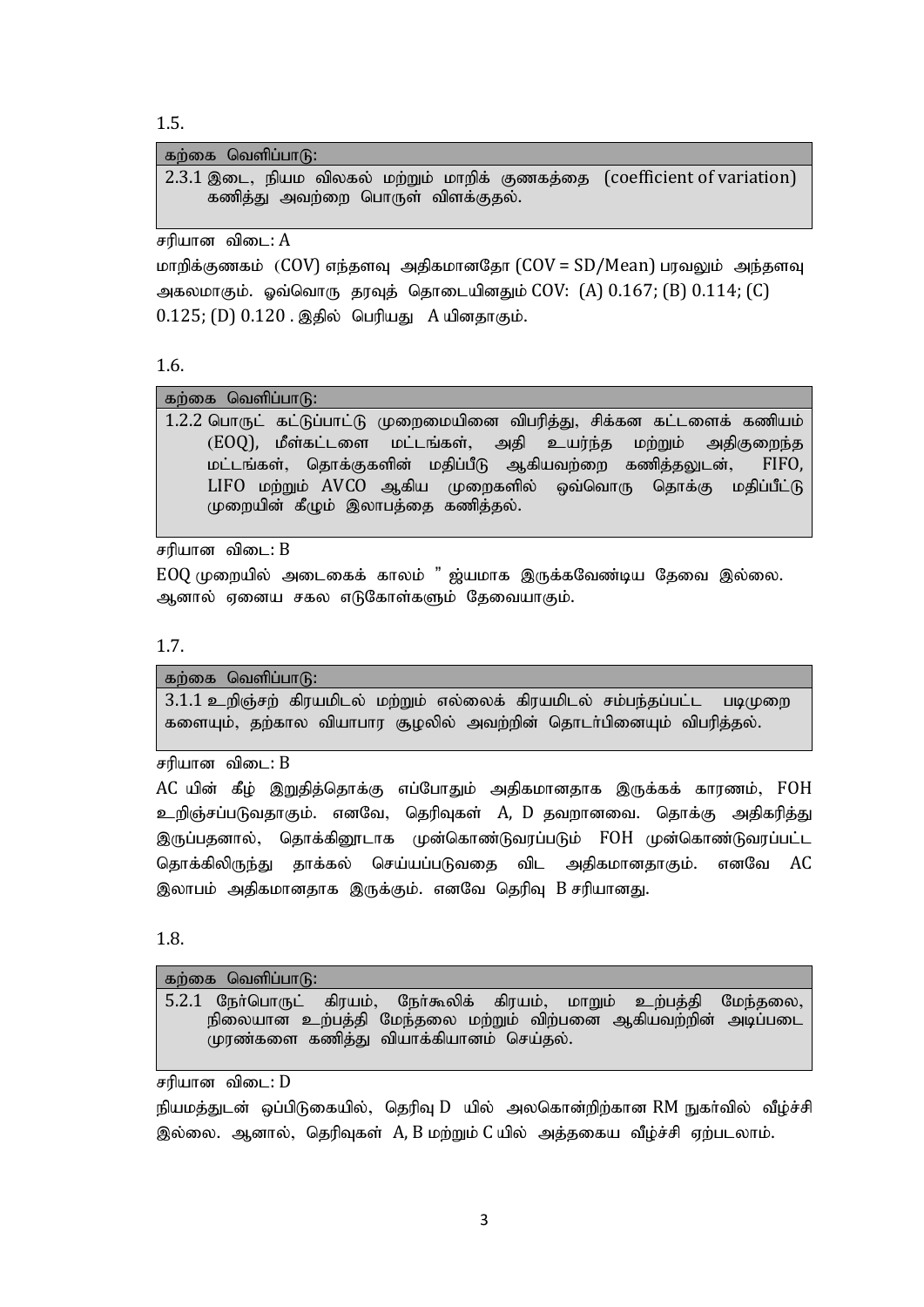1.9.

|       | கற்கை வெளிப்பாடு: |                                         |  |  |                                                                |
|-------|-------------------|-----------------------------------------|--|--|----------------------------------------------------------------|
| 5.2.1 |                   |                                         |  |  | நேர்பொருட் கிரயம், நேர்கூலிக் கிரயம், மாறும் உற்பத்தி மேந்தலை, |
|       |                   |                                         |  |  | நிலையான உற்பத்தி மேந்தலை மற்றும் விற்பனை ஆகியவற்றின் அடிப்படை  |
|       |                   | முரண்களை கணித்து வியாக்கியானம் செய்தல். |  |  |                                                                |
|       |                   |                                         |  |  |                                                                |

சரியான விடை:  $C$ 

நியம வழு =  $SD(100) / SqRt$ . மாதிரி அளவு  $(10) = 10$ ; Z@95% = கிட்டத்தட்ட 2; எனவே UCL =  $600 + 2x10 = 620$ 

1.10.

| கற்கை வெளிப்பாடு:                                                      |       |
|------------------------------------------------------------------------|-------|
| ் 2.5.1 மாதிரி எடுத்தல் (எளிய எழுமாற்றான மாதிரியெடுப்பு மற்றும்        | பெரிய |
| மாதிரிகள் மட்டும்), மாதிரி இடை மற்றும் மாதிரி விகிதாசாரத்தின் மாதிரிப் |       |
| பரம்பல்கள் ஆகியவற்றையும் நம்பிக்கை மட்டத்தின் பயன்பாடு மற்றும் அதன்    |       |
| பொருள் விளக்கத்தினையும் விபரிக்குக.                                    |       |
|                                                                        |       |

சரியான விடை:  $A$ 

விகிதாசாரத்தின் நியம வழு =  $(0.2 \times 0.8 / 100)^{1/2} = 0.04 = 4\%$ ; @ 95% நம்பிக்கை மட்டத்தில் வீச்சம் = 20% +/- 2 x 4% = 12% to 28%

| ் புள்ளியிடற்   திட்டம்                   |
|-------------------------------------------|
| ் ஓவ்வொரு வினாவிற்கும் 2 புள்ளிகள் வீதம். |
| ் மொத்தம் 20 புள்ளிகள்.                   |

# **1(b)**

1.11

### கற்கை வெளிப்பா $f$ :

7.2.1 அடிப்படைப் பாதீட்டுக் காரணிகளை எதிர்வுகூறலில் சாத்திய நுட்பங்களாக பிற்செலவுக் கோடு மற்றும் காலத் தொடர் ஆகியவற்றை விபரித்தல்.

9 ஆண்டுகள்

*n = 9*

செய்முறை ('000) 1800 = 100 + 125 + 150 + ………… n ஆண்டுகள் *= n/2 {2x100 + (n-1)x25} 25n<sup>2</sup> + 175n – 3600 = 0; n<sup>2</sup> + 7n – 144 = 0; (n + 16)(n – 9) = 0*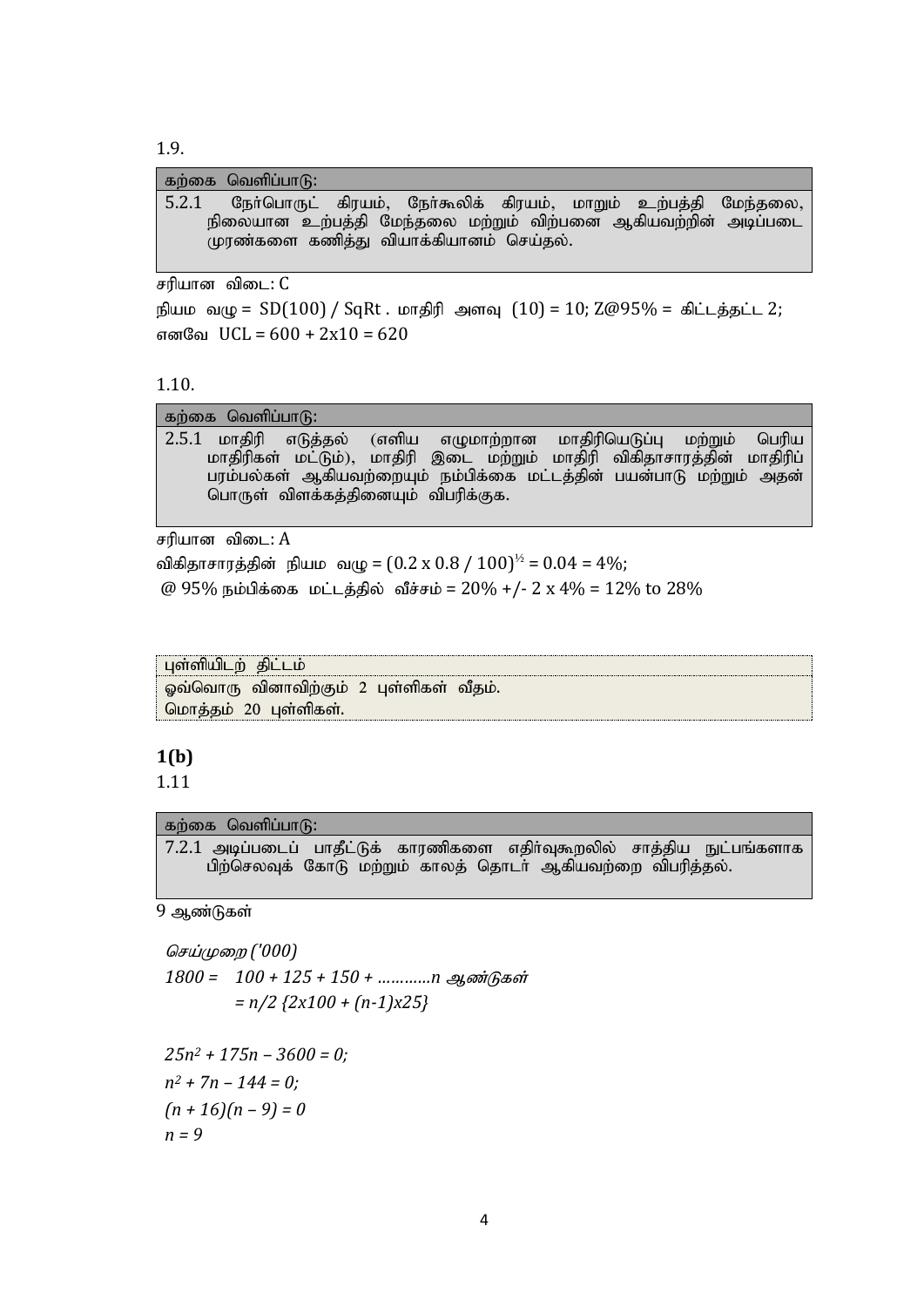| கற்கை வெளிப்பாடு:                                                             |  |  |
|-------------------------------------------------------------------------------|--|--|
| 4.2.3 எளிய காசுப்பாய்வுச் செயற்திட்டங்களின் கீழ் மீள்செலுத்துகைக் காலம், ARR, |  |  |
| NPV மற்றும் IRR ஆகியவற்றை கணித்தல்.                                           |  |  |

15 ஆண்டுகள்

செய்முறை ('000) 7,200 = 100 + 120 + 144 + .......--> n 25 ஆண்டுகளிலிருந்து  $7,200 = 100 \times (1.2<sup>n</sup> - 1)/(1.2 - 1)$  $15.4 = 1.2<sup>n</sup>$  $n = \frac{\mu}{15.4}/\mu$ (1.2) = 15

1.13

| கற்கை வெளிப்பாடு:                                                                                                                                                                          |
|--------------------------------------------------------------------------------------------------------------------------------------------------------------------------------------------|
| 4.1.1 எளிய மற்றும் கூட்டு வட்டி, விளைவு வட்டி விகிதம், வட்டி விகிதம் காலப்<br>போக்கில் மாற்றமடையும்போது விளைவுத் தொகை, கிரமமான முதலீட்டு<br>வட்டி மற்றும் காலத்தேய்மான அட்டவணையை கணித்தல். |

14.87%

செய்முறை ('000)  $AER = 'r'$  எனவும், ஆரம்ப முதலீடு P எனவும் கொள்க.  $P x (1 + r)^5 = 2P$  $r = (2)^{1/5} - 1 = 0.1487 = 14.87\%$ 

கற்கை வெளிப்பாடு: 2.6.1 எளிய மற்றும் கூட்டுச் சுட்டிகளை வியாக்கியானம் செய்தல்.

142

செய்முறை  $129 \times 110/100 = 141.9 = 142$ 

### 1.15

கற்கை வெளிப்பாடு: 3.1.3 உறிஞ்சல் மற்றும் எல்லைக் கிரயமிடலின் கீழ் இலாபக் கூற்றுக்களையும் இலாபக் கணக்கிணக்கக் கூற்றினையும் தயாரித்தல்.

ரூபா 7,888,000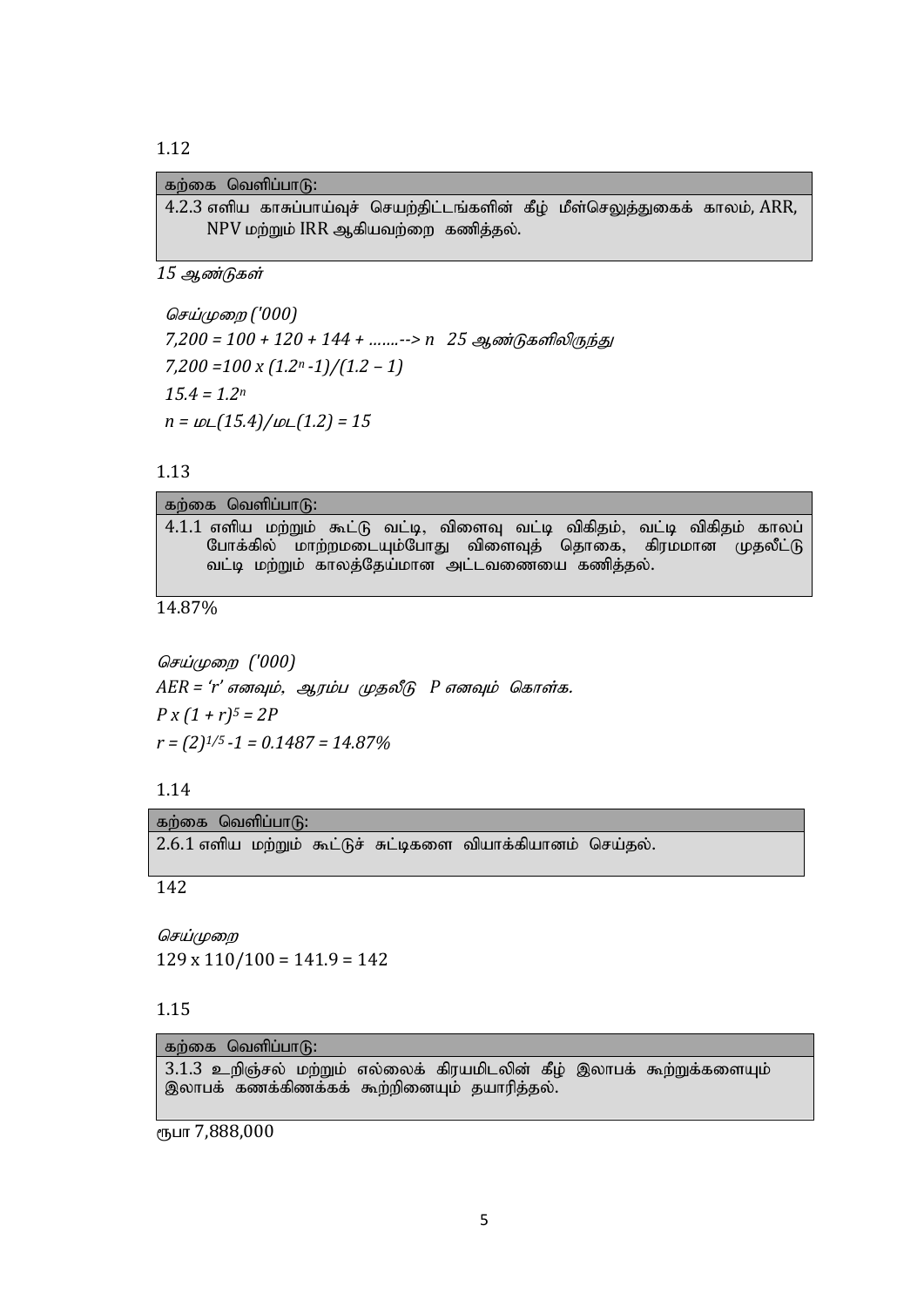*செய்முறை ('000)* 

| அலகின் மாறும் கிரயம்                        | 3394 - 3086<br>$1210 - 990$    | $= 1.40$ |
|---------------------------------------------|--------------------------------|----------|
| மாதத்தின் நிலையான கிரயம்                    | $=$ 3394 - 1210 x 1.40         | $= 1700$ |
| அலகின் மேந்தலை உறிஞ்சல் விகிதம் = 1700/1000 |                                | $= 1.70$ |
| இலாபத்தில் வித்தியாசம்                      | $=$ (1200 - 1040) x 1.70 = 272 |          |
| உறிஞ்சற் கிரய இலாபம்                        | $= 8,160 - 272$                | $= 7888$ |

# 1.16

| கற்கை வெளிப்பாடு:                                                      |
|------------------------------------------------------------------------|
| 3.1.3 உறிஞ்சல் மற்றும் எல்லைக் கிரயமிடலின் கீழ் இலாபக் கூற்றுக்களையும் |
| இலாபக் கணக்கிணக்கக் கூற்றினையும் தயாரித்தல்.                           |
|                                                                        |
| ரூபா 12,000,000                                                        |
| செய்முறை ('000)                                                        |

|  |                                                                  | $= 6,500$                             |
|--|------------------------------------------------------------------|---------------------------------------|
|  |                                                                  |                                       |
|  |                                                                  | $= 3,000$                             |
|  |                                                                  | $= 12,000$                            |
|  | $= 5,500 + 1,000$<br>$R$ இலிருந்து தேவையான வருமானம் = 3,000/0.25 | $= 10,000x15\% + 20,000x10\% = 3,500$ |

1.17

| கறகை வவளப்பாடு:                                                                                                                           |  |
|-------------------------------------------------------------------------------------------------------------------------------------------|--|
| 1.1.3 "உயர்-தாழ்" மற்றும் "பிற்செலவுக் கோடு" முறைகளை உபயோகித்து மொத்தக்<br>்கிரயத்தில் இருந்து நிலையான மற்றும் மாறும் கிரயங்களை கணித்தல். |  |

 $1,236$  அலகுகள்  $($ அதிகரிப்பு $)$ 

செய்முறை

 $\frac{1}{2}$   $\frac{1}{2}$   $\frac{1}{2}$   $\frac{1}{2}$   $\frac{1}{2}$   $\frac{1}{2}$   $\frac{1}{2}$   $\frac{1}{2}$   $\frac{1}{2}$   $\frac{1}{2}$   $\frac{1}{2}$   $\frac{1}{2}$   $\frac{1}{2}$   $\frac{1}{2}$   $\frac{1}{2}$   $\frac{1}{2}$   $\frac{1}{2}$   $\frac{1}{2}$   $\frac{1}{2}$   $\frac{1}{2}$   $\frac{1}{2}$   $\frac{1}{2}$ 

| $Q=7$ ஆனபோது, $TV =$ |   | $4000 + 80 \times 7 =$ | 4560 |
|----------------------|---|------------------------|------|
| பருவகால விற்பனை =    |   | $4560 \times 95\% =$   | 4332 |
| $Q = 8$ ஆனபோது, TV = |   | $4000 + 80 \times 8 =$ | 4640 |
| பருவகால விற்பனை =    |   | $4640 \times 120\% =$  | 5568 |
| அதிகரிப்பு           | = | $5568 - 4332 =$        | 1236 |
|                      |   |                        |      |

|  | ۰. |
|--|----|

| கற்கை வெளிப்பாடு:                                                          |
|----------------------------------------------------------------------------|
| 2.4.2 முழு எண் மாறி (discrete) நிகழ்தகவுப் பரம்பலின் எளிய மற்றும் நிபந்தனை |
| நிகழ்தகவுகளை பெருக்கல் மற்றும் கூட்டல் விதிகள், எதிர்பார்ப்பு மற்றும்      |
| முழு எண் மாறி நிகழ்தகவுப் பரம்பலில் முரண்களை (ஈருறுப்புப் பரம்பல்          |
| மற்றும் பொயிசன் பரம்பல் ஆகிய விசேட (முழு எண் மாறி நிகழ்தகவுப்              |
| பரம்பல் தேவையில்லை) உபயோகித்தும், செவ்வன் பரம்பலை உபயோகித்து               |
| நிகழ்தகவு மதிப்பீடுகளையும் கணித்தறிதல்.                                    |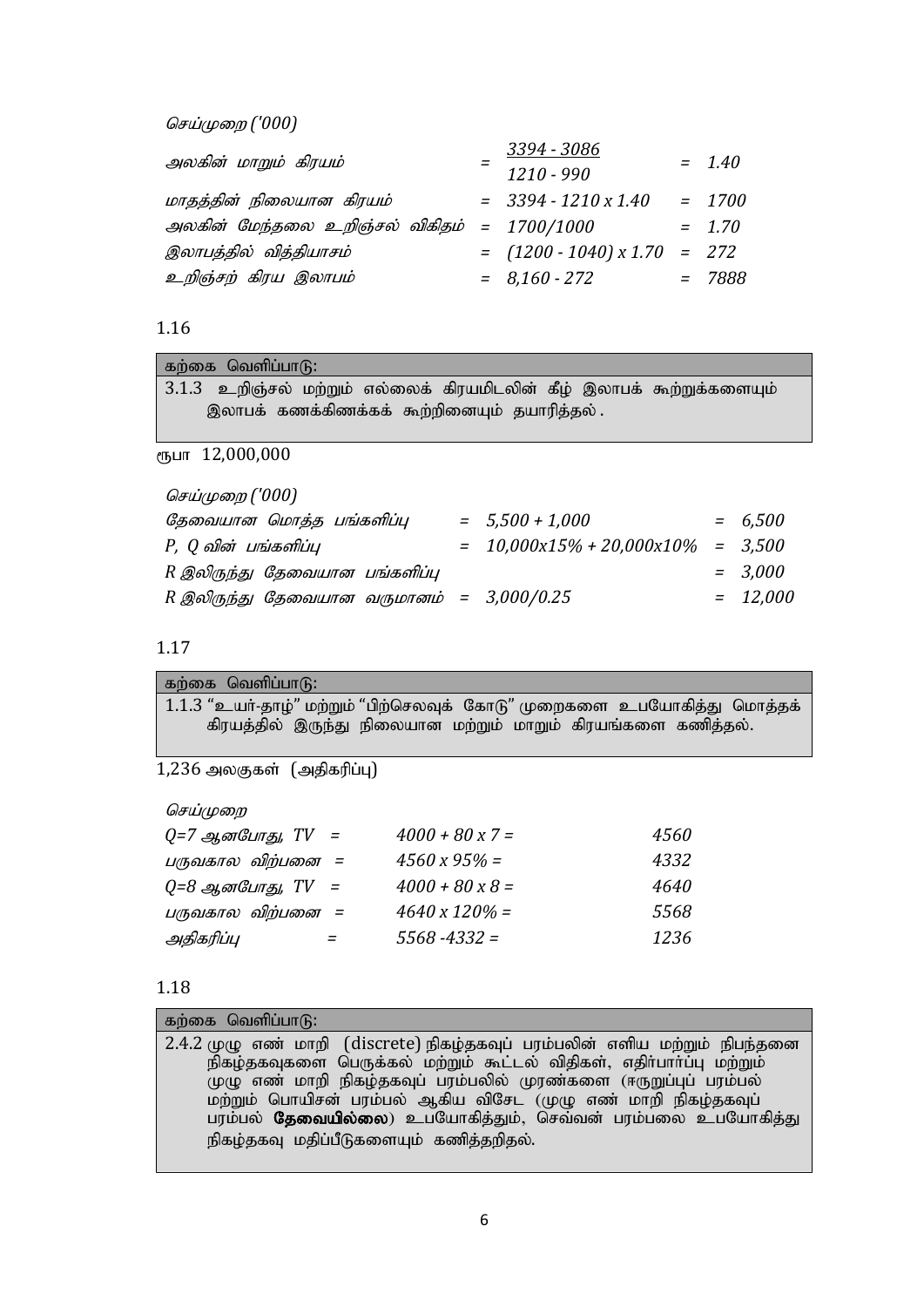## 2.28%

*20 நிமிடங்களில், Z = (20-10)/5 = 2*  $Z = 2$  *இன்போது செவ்வன் பரம்பலில்; P = 0.5000 - 0.4772 = 0.0228* 

### 1.19

| கற்கை வெளிப்பாடு:                                                       |  |
|-------------------------------------------------------------------------|--|
| 3.2.2 செயற்பாட்டு அடிப்படைக் கிரயமிடலில் (ABC) சம்பந்தப்பட்ட படிமுறைகளை |  |
| விபரித்தல்.                                                             |  |

பிரதான செயற்பாடுகளை இனங்காணல்

கிரயச் செலுத்திகளை (cost drivers) இனங் காணல்

செயற்பாடுகளின் கிரயங்களை கிரயத் தொகுதியில் (cost pools) சேகரித்தல் செயற்பாடுகளின் பயன்பாட்டின் அடிப்படையில் செயற்பாட்டுகளின் கிரயங்களை உற்பத்திப் பொருட்களுக்கு தாக்கல் செய்தல்.

### 1.20

| கற்கை வெளிப்பாடு:                                                      |
|------------------------------------------------------------------------|
| 2.5.1 மாதிரி எடுத்தல் (எளிய எழுமாற்றான மாதிரியெடுப்பு மற்றும் பெரிய    |
| மாதிரிகள் மட்டும்), மாதிரி இடை மற்றும் மாதிரி விகிதாசாரத்தின் மாதிரிப் |
| பரம்பல்கள் ஆகியவற்றையும் நம்பிக்கை மட்டத்தின் பயன்பாடு மற்றும் அதன்    |
| பொருள் விளக்கத்தினையும் விபரிக்குக.                                    |

 $175,000$  அலகுகள் அல்லது  $175\%$ 

### செய்முறை

| வழு எதுவுமின்றி BE<br>விற்பனை அளவு        | $3,000,000 / (80 - 50)$                                      | $= 100,000$ |
|-------------------------------------------|--------------------------------------------------------------|-------------|
| சாத்தியமான உயர்ந்தபட்ச<br>BE விற்பனை அளவு | 3,000,000 x 110%/<br>$(80x90\% - 50x120\%)$                  | $= 275,000$ |
| சாத்தியமாக குறைந்தளவு<br>BE விற்பனை அளவு  | 3,000,000 x 90%/<br>$(80x110\% - 50x80\%)$                   | $= 56,250$  |
| உயர்ந்தபட்ச வழு                           | $275,000 - 100,000 =$<br>175,000 units or<br>175,000/100,000 | $= 175%$    |

*(மறைப் பக்கத்தில் வழு 175,000 இனைவிட குறைவானதாகும். அதாவது.*: *100,000 - 56,250 = 43,750)*

| பள்ளியிடற் திட்டம்    |                                        |  |
|-----------------------|----------------------------------------|--|
|                       | ஓவ்வொரு வினாவிற்கும் 3 புள்ளிகள் வீதம் |  |
| மொத்தம் 30 புள்ளிகள். |                                        |  |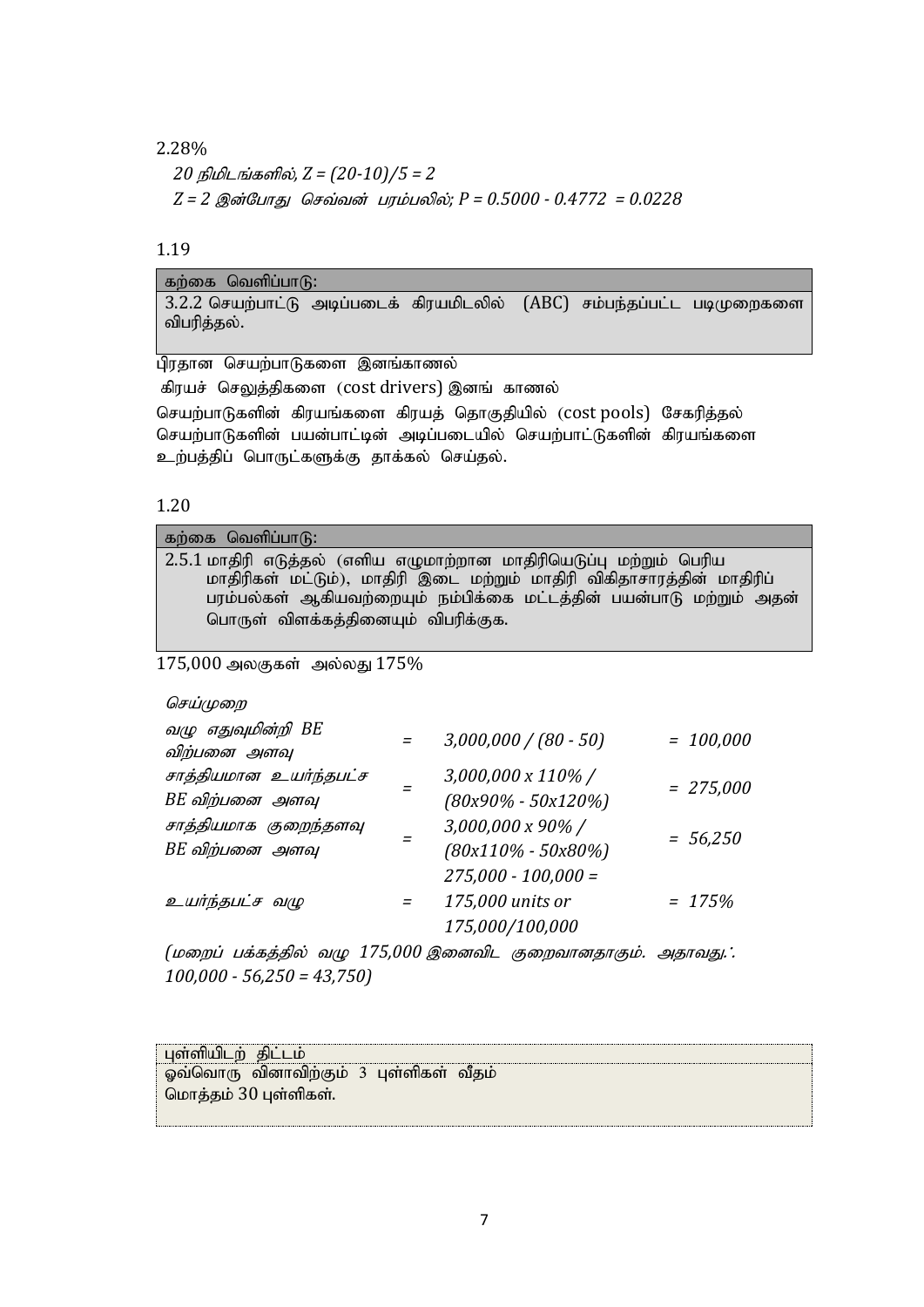வினா இல. 02

**1.**

### கற்கை வெளிப்பா $(f)$ :

 $6.1.1$  வருமானம், கிரயங்கள் மற்றும் இலாபம் தொடர்புபட்ட ஏகபரிமான மற்றும் இரு படிச் சாா்புகளை அட்சர கணித மற்றும் வரைபு முறைகளில் இனங்காணல்.

| அலகொன்றின் எல்லைக் கிரயம்    |                 |
|------------------------------|-----------------|
| பொருட்கள் (1200/20)          | 60              |
| துண்டுவேலைக் கூலி            | 15              |
| வினியோகத்தா் தரகு            | 15              |
|                              | 90              |
|                              |                 |
| அலகுகளின் எண்ணிக்கை q எனில், |                 |
| மொத்தக் கிரயச் சாா்பு        | $90q + 150,000$ |
|                              |                 |

| ் புள்ளி வழங்கல்  திட்டம்    | Mark          |
|------------------------------|---------------|
| அலகொன்றிற்கான எல்லைக் கிரயம் |               |
| ் மொத்தக் கிரயச் சாா்பு      |               |
|                              | Total 2 marks |

# **2**.

# கற்கை வெளிப்பா $\mathcal{B}$ :  $6.1.1$  வருமானம், கிரயங்கள் மற்றும் இலாபம் தொடர்புபட்ட ஏகபரிமான மற்றும் இரு படிச் சாா்புகளை அட்சர கணித மற்றும் வரைபு முறைகளில் இனங்காணல்.  $6.2.1$ அதியுச்ச மற்றும் அதிதாழ்ந்த தீா்மானங்களில் வகையீட்டு நுண்கணித பயன்பாட்டினை காட்டுதல் (அவசியமான மற்றும் போதிய புறநிலைகளுடன் இலாபச் சாா்பு அல்லது எல்லைச் சாா்புகளின் பயன்பாடு).

| கேள்வி வளையியின்                   | 0.003 | கேள்வியை ஒரு அலகால் அதிகரிக்க விற்பனை                  |  |
|------------------------------------|-------|--------------------------------------------------------|--|
| சாய்வு                             |       | விலை குறையவேண்டியது 3/1000 i.e. ரூபா 0.003             |  |
|                                    |       | இனால்                                                  |  |
|                                    | 150   | ஜ்யம் ஆக விலை அதிகரிக்க வேண்டியது<br>கணியம்            |  |
| கேள்வி வளையியின்<br>குறுக்குவெட்டு |       | $\vert 0.003x20,000 = 60.$ அதாவது 60 + 90 = 150; எனவே, |  |
|                                    |       | கேள்வி வளையியின் குறுக்குவெட்டு = ரூபா $150$           |  |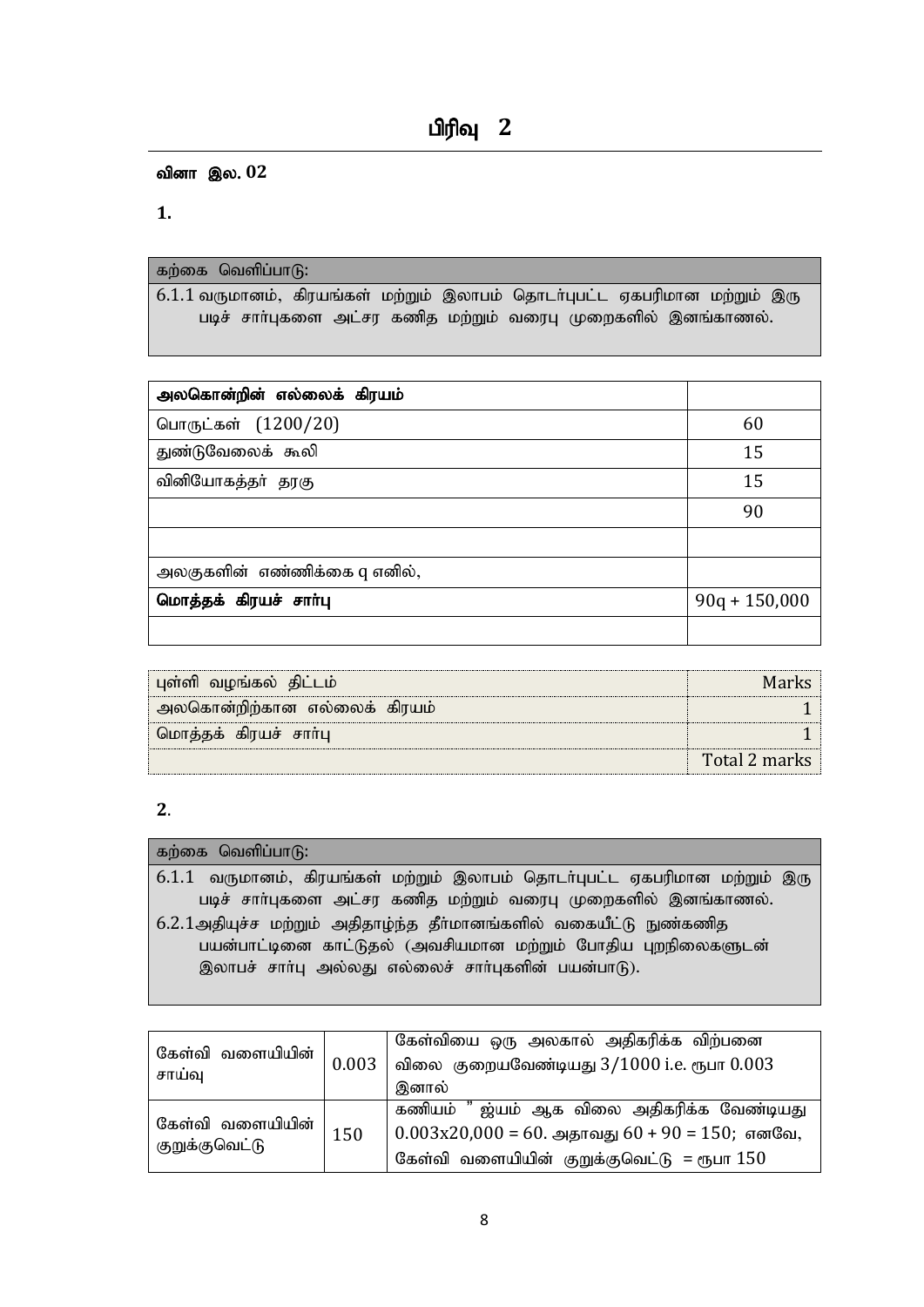| கேள்விச் சார்பு          | $p = 150 - 0.003q$             |
|--------------------------|--------------------------------|
| மோத்த வருமானச்<br>சார்பு | $TR = 150q - 0.003q2$          |
|                          |                                |
| எல்லை வருமானம்           | $MR = 150 - 0.006q$            |
|                          | TR இனை வகையீடு செய்வதன் மூலம். |

| புள்ளியிடற் திட்டம்             | ள்ளிகள்             |
|---------------------------------|---------------------|
| கேள்வி வளையியின் சாய்வு         |                     |
| கேள்வி வளையியின் குறுக்குவெட்டு |                     |
| கேள்விச் சார்பு                 |                     |
| மொத்த வருமானச் சாா்பு           |                     |
| எல்லை வருமானம                   |                     |
|                                 | மொத்தம் 5 புள்ளிகள் |

| கற்கை வெளிப்பாடு:                                                         |  |  |  |  |
|---------------------------------------------------------------------------|--|--|--|--|
| 6.1.1 வருமானம், கிரயங்கள் மற்றும் இலாபம் தொடர்புபட்ட ஏகபரிமான மற்றும் இரு |  |  |  |  |
| படிச் சாா்புகளை அட்சர கணித மற்றும் வரைபு முறைகளில் இனங்காணல்.             |  |  |  |  |

உத்தம உற்பத்தியின்போது  $MC = MR$ 

எனவே;

| உத்தம உற்பத்தி                                    | $90 = 150 - 0.006q$                            | $q = 10,000$ |
|---------------------------------------------------|------------------------------------------------|--------------|
|                                                   |                                                |              |
| <u>உத்த</u> ம உற்பத்தி மட்டத்தில்<br>விற்பனை விலை | $SP = 150 - 0.003q$<br>$= 150 - 0.003(10,000)$ | Rs. 120      |
|                                                   |                                                |              |
| மொத்த இலாபம்                                      | $= (120 - 90) \times 10,000 - 150,000 =$       | ரூபா 150,000 |

| புள்ளியிடற் திட்டம்                    | பள்ளிகள்            |
|----------------------------------------|---------------------|
| உத்தம உற்பத்தி                         |                     |
| உத்தம உற்பத்தி மட்டத்தில் விற்பனை விலை |                     |
| மொத்த இலாபம்                           |                     |
|                                        | மொத்தம் 3 புள்ளிகள் |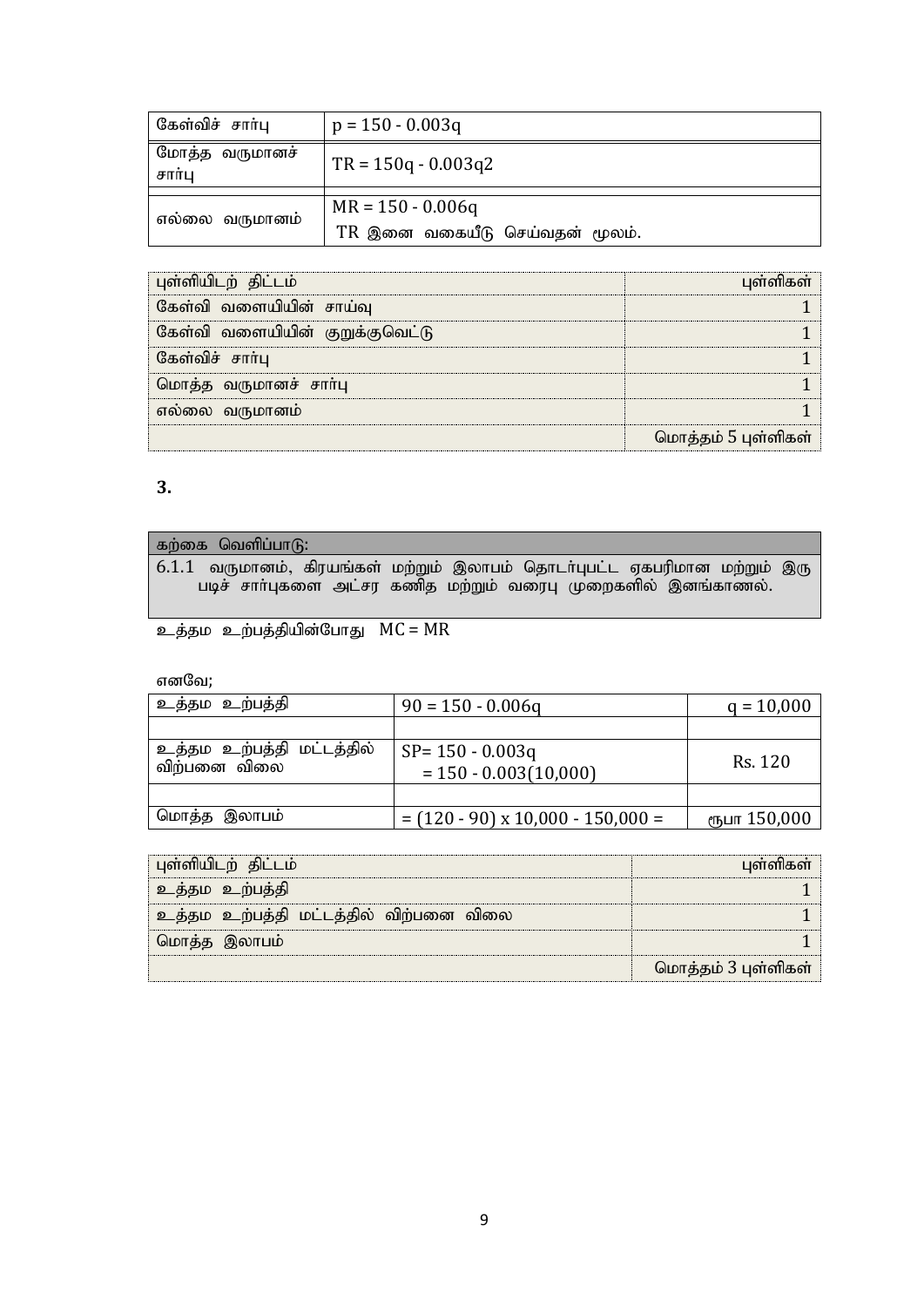#### கற்கை வெளிப்பாடு:

1.4.2 பணி, அணி, ஒப்பந்த (ஒப்பந்த கணக்கினை தயாரித்து இலாபத்தை ஏற்பிசைவு செய்தல்), செயன்முறைக் கணக்கு (சராசரி முறையை உபயோகித்து இழப்பு, இலாபம், ஒடிவுப் பெறுமதி, விற்பனைக் கிரயம், ஆரம்ப மற்றும் இறுதி WIP), பொருத்தமான வியாபார புறநிலைகளில் சேவைக் கிரயமிடல் ஆகியவற்றினை காட்டுதல்.

உள்ளீட்டு, வெளியீட்டு அலகுகளின் கணக்கிணக்கம்

| உள்ளீடு                 |       | வெளியீடு                 |       |
|-------------------------|-------|--------------------------|-------|
| ஆரம்ப WIP               | 600   | முடிவுற்ற ஆரம்பத் தொக்கு | 600   |
| செயன்முறை – 1 இலிருந்து | 5,000 | சாதாரண இழப்பு            | 500   |
|                         |       | அசாதாரண இழப்பு           | 300   |
|                         |       | இறுதி WIP                | 1,000 |
|                         |       | மாதத்தில் முடிவடைந்தது   | 3,200 |
|                         | 5,600 |                          | 5,600 |

| புள்ளியிடற் திட்டம்       | பள்ளிகள்            |
|---------------------------|---------------------|
| ஓட்டுமொத்தக் கூற்று       |                     |
| அசாதாரண நட்டம்            |                     |
| மாதத்தின்போது முடிவுற்றவை |                     |
|                           | மொத்தம் 2 புள்ளிகள் |

# $\overline{2}$ .

#### கற்கை வெளிப்பாடு:

1.4.2 பணி, அணி, ஒப்பந்த (ஒப்பந்த கணக்கினை தயாரித்து இலாபத்தை ஏற்பிசைவு செய்தல்), செயன்முறைக் கணக்கு (சராசரி முறையை உபயோகித்து இழப்பு, இலாபம், ஒடிவுப் பெறுமதி, விற்பனைக் கிரயம், ஆரம்ப மற்றும் இறுதி WIP), பொருத்தமான வியாபார புறநிலைகளில் சேவைக் கிரயமிடல் ஆகியவற்றினை காட்டுதல்.

சமான அலகுகளின் எண்ணிக்கை

|                    | ஆரம்ப<br>தொக்<br>கு<br>(15)000 | மாதக்<br>கிரயம்<br>(15)000 | மொத்த<br>கிரயம்<br>(15)000 | முடிவு<br>ற்ற<br>அலகு<br>கள் | சாத<br>ார<br>ண<br>இழ<br>ШЦ | ஆச<br>ாதா<br>ரண<br>இழ<br>ШЦ | ஆர<br>ம்ப<br>WIP<br>சம<br>அல<br>கு | இறு<br>தி<br>WIP<br>சம<br>அல<br>கு | மொ<br>த்த<br>சம<br>இல<br>குக<br>ள் | அல<br>குக்<br>கிரய<br>LÒ |
|--------------------|--------------------------------|----------------------------|----------------------------|------------------------------|----------------------------|-----------------------------|------------------------------------|------------------------------------|------------------------------------|--------------------------|
| P-1 இல்<br>இருந்து | 75                             | 925                        | 1,000                      | 3,200                        | 500                        | 300                         |                                    | 1,00<br>0                          | 5,00<br>$\boldsymbol{0}$           | 200                      |
| சேர்த்த            | 25                             | 224.5                      | 249.5                      | 3,200                        | 500                        | 300                         | 240                                | 750                                | 4,99                               | 50                       |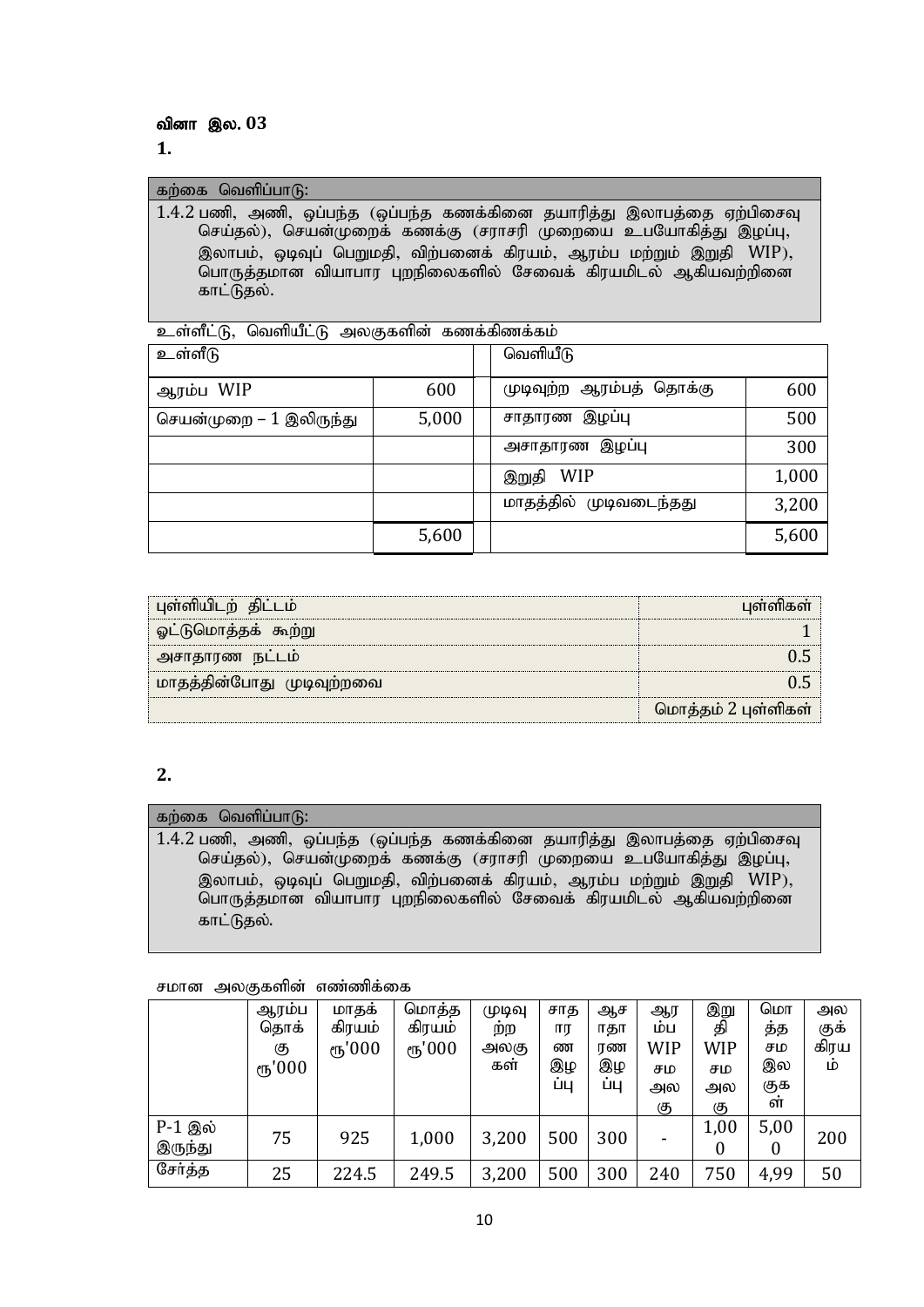| பொருள்              |       |         |         |       |     |     |     |     |      |     |
|---------------------|-------|---------|---------|-------|-----|-----|-----|-----|------|-----|
| கூலி                | 50    | 432     | 482     | 3,200 | 500 | 300 | 420 | 400 | 4,82 | 100 |
| உற்பத்தி<br>மேந்தலை | 14.4  | 309     | 323.4   | 3,200 | 500 | 300 | 420 | 200 | 4,62 | 70  |
|                     | 164.4 | 1,890.5 | 2,054.9 |       |     |     |     |     |      | 420 |

| புள்ளியிடற் திட்டம்    |                     |
|------------------------|---------------------|
| மொத்தக் கிரயம்         |                     |
| சாதாரண நட்டம்          |                     |
| ஆரம்ப WIP சமான அலகுகள் |                     |
| இறுதி WIP சமான அலகுகள் |                     |
| அலகொன்றிற்கான கிரயம்   |                     |
|                        | மொத்தம் 6 புள்ளிகள் |

### கற்கை வெளிப்பா $\mathbf{G}$ :

 $1.4.2$  பணி, அணி, ஒப்பந்த (ஒப்பந்த கணக்கினை தயாரித்து இலாபத்தை ஏற்பிசைவு செய்தல்), செயன்முறைக் கணக்கு (சராசரி முறையை உபயோகித்து இழப்பு, இலாபம், ஒடிவுப் பெறுமதி, விற்பனைக் கிரயம், ஆரம்ப மற்றும் இறுதி WIP), பொருத்தமான வியாபார புறநிலைகளில் சேவைக் கிரயமிடல் ஆகியவற்றினை காட்டுதல்.

செயன்முறை – 3 க்கு மாற்றப்பட்ட அலகுகளின் கிரயம்

| ஆரம்ப WIP இனை  முடித்தல்    | $240x50 + 420x(100+70)$ | 83,400    |
|-----------------------------|-------------------------|-----------|
| மாதத்தில் முற்றாக முடித்தவை | 3,200 x 420             | 1,344,000 |
| சுாதாரண இழப்பு — தேறிய தொகை | $500x(420-50)$          | 185,000   |
|                             |                         | 1,612,400 |

### இறுதி WIP

| 291,500<br>$1000x200 + 750x50 + 400x100 + 200x70$ |
|---------------------------------------------------|
|---------------------------------------------------|

| புள்ளியிடற் திட்டம்                              | Marks         |
|--------------------------------------------------|---------------|
| செயன்முறை – 3 க்கு மாற்றப்பட்ட உற்பத்திக் கிரயம் |               |
| ் இறுதி WIP                                      |               |
|                                                  | Total 2 marks |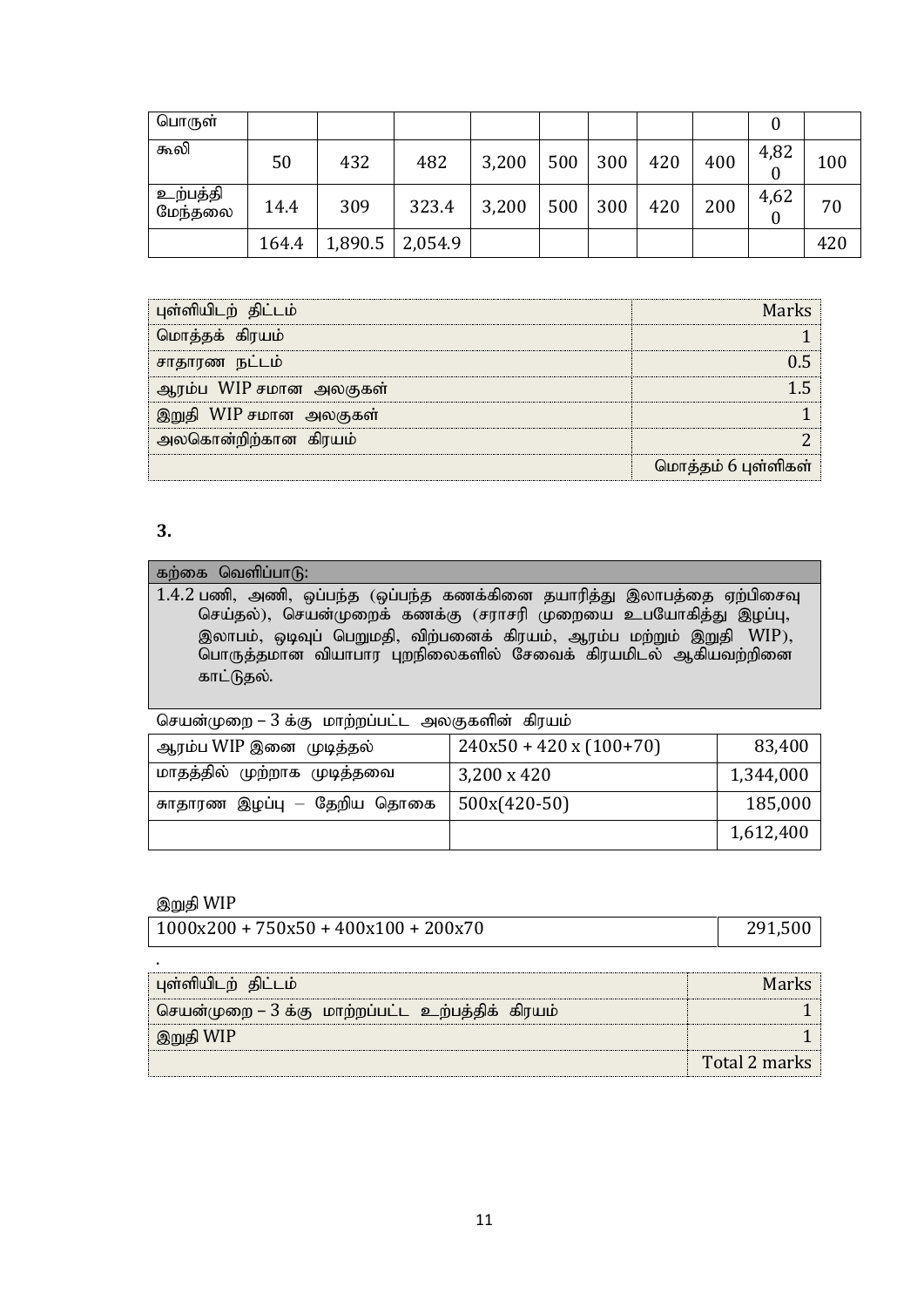வினா இல. 04

**4.1**

| கற்கை வெளிப்பாடு:                                                                                                                                       |
|---------------------------------------------------------------------------------------------------------------------------------------------------------|
| 1.2.2 பொருட் கட்டுப்பாட்டு முறைமையினை விபரித்து, சிக்கன கட்டளைக் கணியம்                                                                                 |
| (EOQ), மீள்கட்டளை மட்டங்கள், அதி உயர்ந்த மற்றும் அதிகுறைந்த மட்டம்,                                                                                     |
| தொக்குகளின் மதிப்பீடு ஆகியவற்றை கணித்தலுடன், FIFO, LIFO மற்றும் AVCO<br>ஆகிய முறைகளில் ஒவ்வொரு தொக்கு மதிப்பீட்டு முறையின் கீழும்<br>இலாபத்தை கணித்தல். |

| I<br>۰. |  |  |
|---------|--|--|
|         |  |  |

| மீள்கட்டளை<br>மட்டம்  | $=$      | உச்ச நுகர்வு x உச்ச அடைகைக் காலம்                                                |
|-----------------------|----------|----------------------------------------------------------------------------------|
|                       | $\equiv$ | $9,000 \times 6$                                                                 |
|                       | $\equiv$ | 54,000                                                                           |
| 2.                    |          |                                                                                  |
| அதியுயர் மட்டம்       | $=$      | மீள்கட்டளை மட்டம் + மீள்கட்டளைக் கணியம் –                                        |
|                       | $\equiv$ | (அதிகுறைந்த பாவனை x அதிகுறை அடைகை காலம்)<br>$54,000 + 36,000 - (3,000 \times 4)$ |
|                       | $\equiv$ | 78000                                                                            |
| 3.                    |          |                                                                                  |
| குறைந்தபட்ச<br>மட்டம் | $=$      | மீள்கட்டளை மட்டம் - (சராசரி நுகர்வு x சராசரி<br>அடைகை காலம்)                     |
|                       | $=$      | $54,000 - 6000 \times 5$                                                         |
|                       | $=$      | 24,000                                                                           |
| 4.                    |          |                                                                                  |
| சராசரி மட்டம்         | $\equiv$ | $(\underline{\circ}$ ச்ச எல்லை + அதி தாழ் மட்டம்)/2                              |
|                       | $\equiv$ | $(78,000 + 24,000)/2$                                                            |
|                       | $=$      | 51,000                                                                           |

| புள்ளியிடற் திட்டம் |                     |
|---------------------|---------------------|
| மீள்கட்டளை மட்டம்   |                     |
| தியுயா் மட்டம்      |                     |
| தொழ் மட்டம்         |                     |
| சராசரி மட்டம்       |                     |
|                     | மொத்தம் 4 புள்ளிகள் |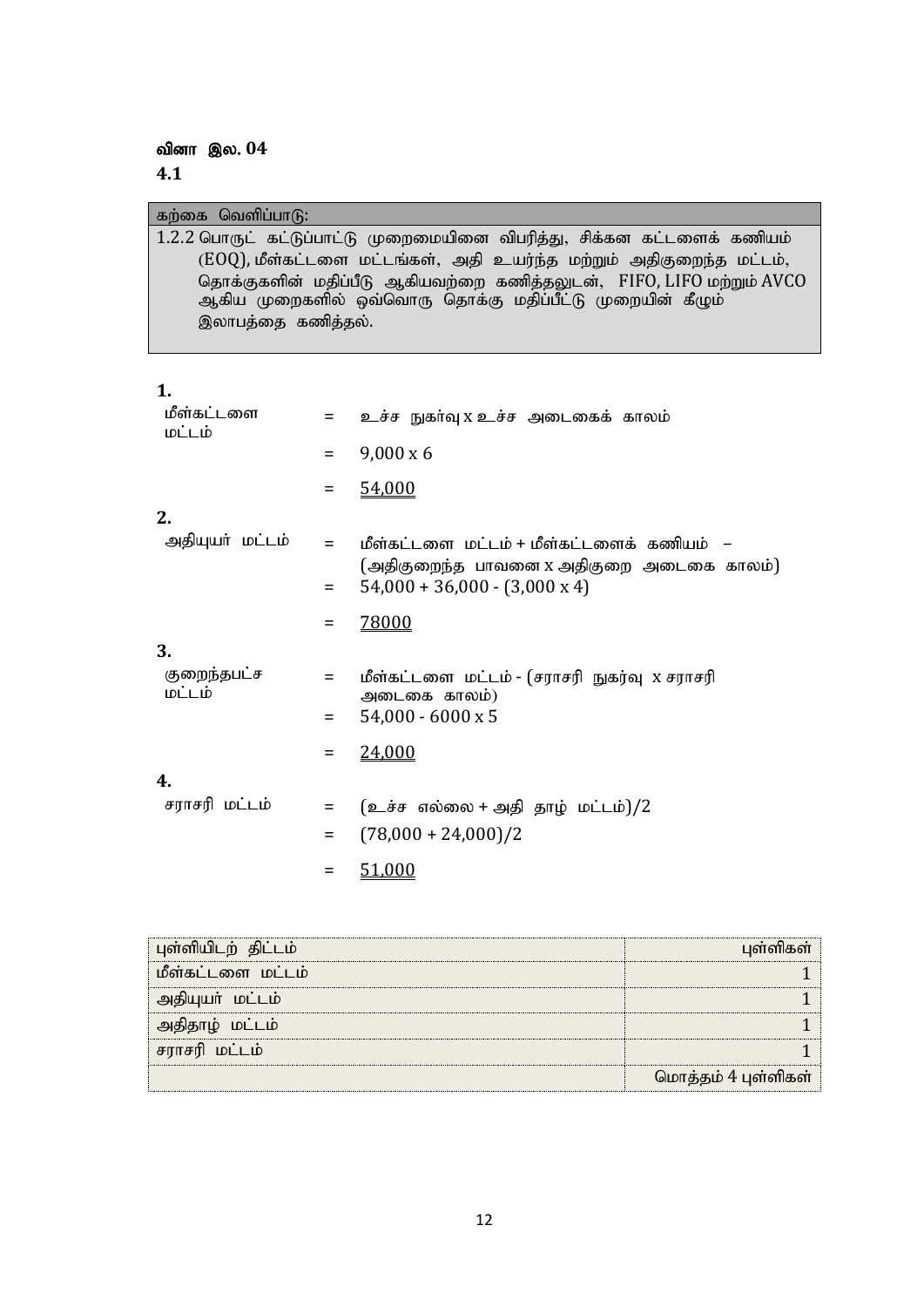| கற்கை வெளிப்பாடு:                                                                             |                                                                                                                                                                                                          |          |
|-----------------------------------------------------------------------------------------------|----------------------------------------------------------------------------------------------------------------------------------------------------------------------------------------------------------|----------|
| 1.2.2 பொருட் கட்டுப்பாட்டு முறைமையினை விபரித்து, சிக்கன கட்டளைக் கணியம்<br>இலாபத்தை கணித்தல். | (EOQ), மீள்கட்டளை மட்டங்கள், அதி உயர்ந்த மற்றும் அதிகுறைந்த மட்டம்,<br>தொக்குகளின் மதிப்பீடு ஆகியவற்றை கணித்தலுடன், FIFO, LIFO மற்றும் AVCO<br>ஆகிய முறைகளில் ஒவ்வொரு தொக்கு மதிப்பீட்டு முறையின் கீழும் |          |
| 1.                                                                                            |                                                                                                                                                                                                          |          |
| $EOQ = (2DC_0/C_c)^{1/2}$                                                                     | $(2 \times 8,000 \times 100 / 25 \times 10\%)$ <sup>1</sup> / <sub>2</sub>                                                                                                                               |          |
|                                                                                               | 800 அலகுகள்<br>$=$                                                                                                                                                                                       |          |
| 2.                                                                                            |                                                                                                                                                                                                          |          |
| மொத்த கட்டளைக் கிரயம்                                                                         | $(8,000/800) \times 100 =$                                                                                                                                                                               | Rs 1,000 |
| மொத்த தொக்கு<br>வைத்திருக்கை கிரயம்                                                           | $(800/2) \times 25 \times 10\% =$                                                                                                                                                                        | Rs 1,000 |
|                                                                                               |                                                                                                                                                                                                          |          |

# $3.$

- கேள்வி நிலையானதாக இருக்காது. . எதிா்வுகூறற் கடினங்கள்
- EOQ இனை அடைவதற்கு போதிய வளங்கள் கிடைக்காமை
- கொள்வனவு விலை, வட்டி விகிதங்கள் கூடிக்குறையலாம்.

| புள்ளியிடற் திட்டம்                           | பள்ளிகள்            |
|-----------------------------------------------|---------------------|
|                                               |                     |
| மொத்த கட்டளையிடற் கிரயம்                      |                     |
| மொத்த தொக்கு வைத்திருத்தற் கிரயம்             |                     |
| ஏதாவது 2 நடைமுறை விடயங்களுக்கு 1்புள்ளி வீதம் |                     |
|                                               | மொத்தம் 6 புள்ளிகள் |

### வினா இல. 05

 $1.$ 

| கற்கை வெளிப்பாடு:                                                                                                                                                                |  |  |               |  |
|----------------------------------------------------------------------------------------------------------------------------------------------------------------------------------|--|--|---------------|--|
| 5.2.1 நேர்பொருட் கிரயம், நேர்கூலிக் கிரயம், மாறும் உற்பத்தி மேந்தலை,<br>நிலையான உற்பத்தி மேந்தலை மற்றும் விற்பனை ஆகியவற்றின் அடிப்படை<br>முரண்களை கணித்து வியாக்கியானம் செய்தல். |  |  |               |  |
| <u> நோ் பொருட்கள்:</u>                                                                                                                                                           |  |  | ரீநபா ' $000$ |  |
|                                                                                                                                                                                  |  |  |               |  |
| உண்மையான கொள்வனவுக்<br>கிரயம் 1,000 கிகி @ Rs 300/ கிகி                                                                                                                          |  |  | 300           |  |
| +:பொருள் விலை முரண் (F)                                                                                                                                                          |  |  | 30            |  |
| உண்மைக் கணியம் @<br>நியமவிலையில்                                                                                                                                                 |  |  | 330           |  |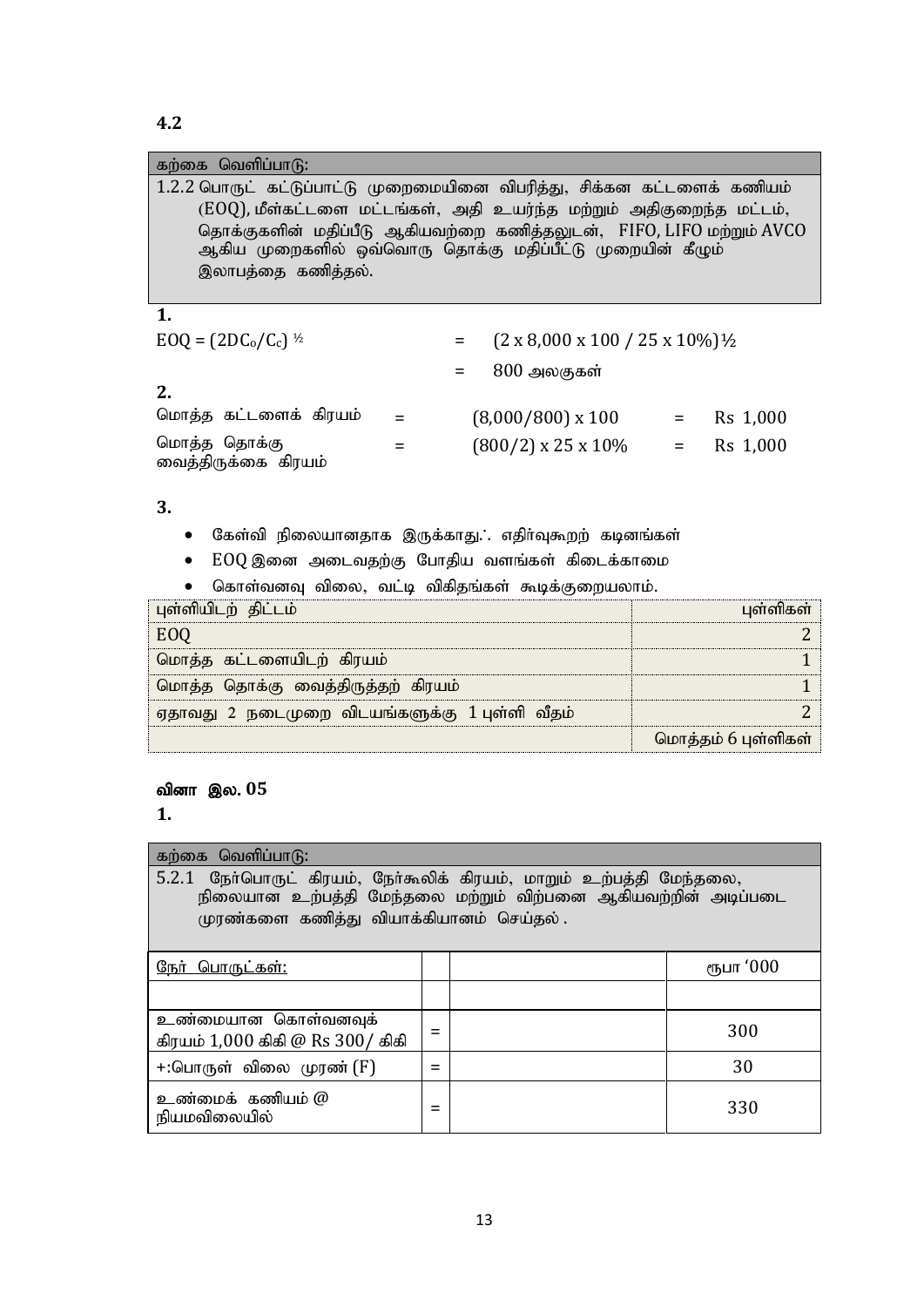| பொருட்களின் நியம விலை                            | $=$ | ரு 330,000/1,000 கி.கி                 | = ரூ 330 / கி.கி                       |
|--------------------------------------------------|-----|----------------------------------------|----------------------------------------|
| பாவனை முரண் (அலகுகள்)                            | Ξ   | ரு 33,000/330 கி.கி                    | = $100$ கி.கி<br>பாதகம்                |
| ஒரு அலகின் நியமக் கணியம்                         | $=$ | $(1,000-100)$ கிகி/ $9,000$<br>அலகுகள் | = $0.1$ கி.கி/அலகு                     |
|                                                  |     |                                        |                                        |
| ஒரு அலகின் நோ்பொருள் நியம<br>கிரயம்              | Ξ   | $0.1$ கி.கி @ ரூபா $330$               | = ரூபா 33                              |
| <u> நேர்கூலி:</u>                                |     |                                        | ரூபா '000                              |
|                                                  |     |                                        |                                        |
| $5,000$ மணி<br>உண்மைக் கிரயம்<br>@ ரூபா 78 / மணி | $=$ |                                        | 390                                    |
| கூட்டு: கூலி விகித முரண் (F)                     | $=$ |                                        | 10                                     |
| உண்மை கூலி மணித்தியாலம் @<br>நியம விகிதம்        | $=$ |                                        | 400                                    |
| கூலியின் நியம விகிதம்                            | Ξ   | ரு 400,000/5,000மணி                    | = ரூ80 /மணி                            |
| வினைத்திறன் முரண் (மணித்தி)                      | $=$ | ரூ 32,000/மணிக்கு ரூ80                 | = $400 \text{ }$ மணித்தி<br>சாதகம்     |
| ஒரு அலகின் நியம கூலி<br>மணித்தியாலம்             | $=$ | $(5,000+400)/9,000$<br>அலகு            | $= 0.6 \text{ } \mu \text{ }$<br>/அலகு |
|                                                  |     |                                        |                                        |
| ஒரு அலகின் நேர்கூலி நியமக்<br>கிரயம்             | Ξ   | $0.6$ மணித்தி $@80$                    | = ரூபா 48                              |

| <u>மாறும் உற்பத்தி மேந்தலை:</u>                                 |   |                     | ரூபா '000      |
|-----------------------------------------------------------------|---|---------------------|----------------|
|                                                                 |   |                     |                |
| இறுக்கப்பட்ட மாறும் மேந்தலை<br>$(5,000 \text{ )}$ மணித்தியாலம்) | = |                     | 122            |
| கழி: மாறும் உற்பத்தி<br>மேந்தலை செலவினமுரண் (A)                 |   |                     | 22             |
| பாதிடப்பட்ட மாறும் மேந்தலை                                      |   |                     | 100            |
| பாதிடப்பட்ட விகிதம்                                             | = | ரு 100,000/5,000மணி | = ரூ $20/$ மணி |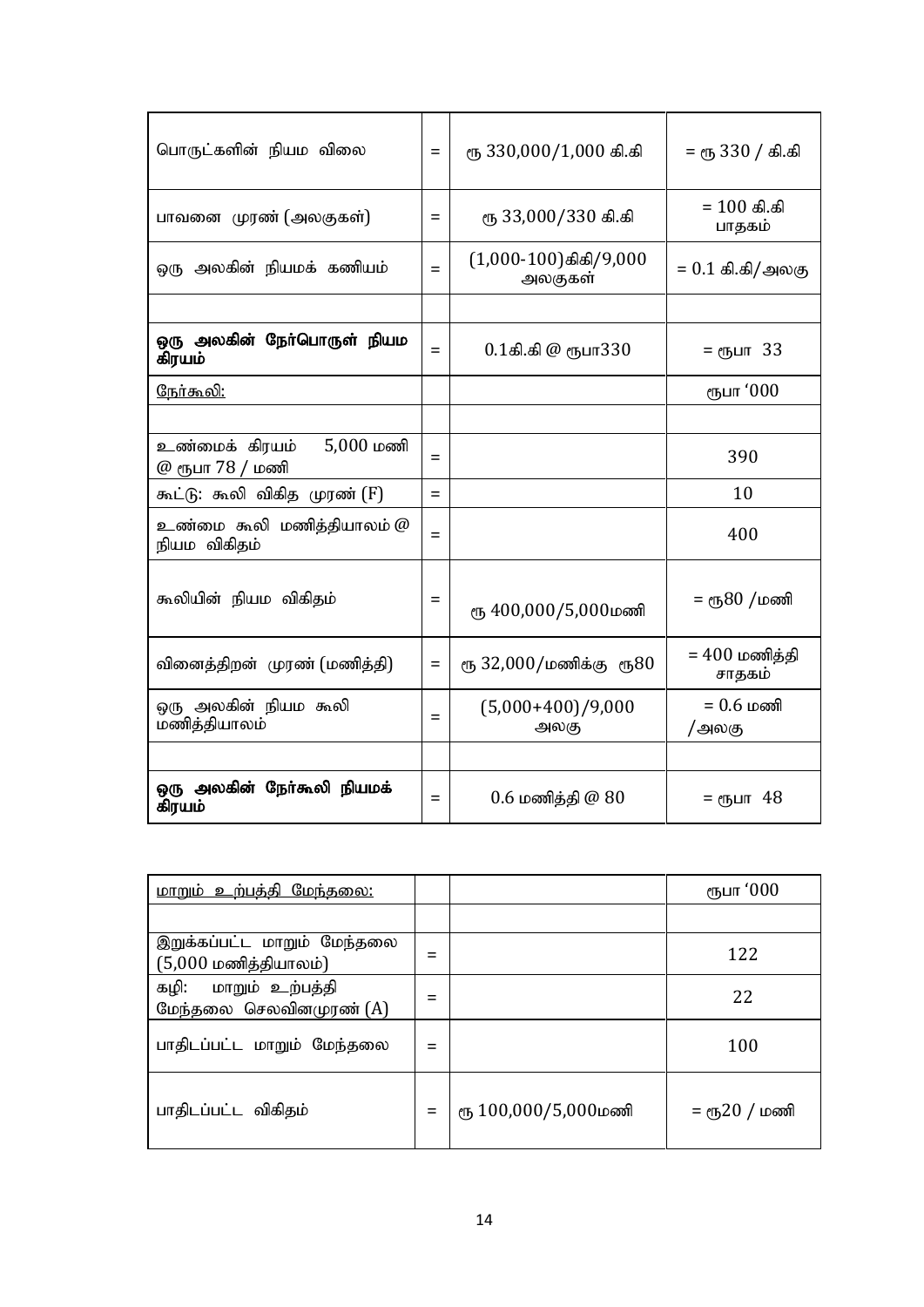| புள்ளியிடற் திட்டம்                                 | புள்ளிகள்   |
|-----------------------------------------------------|-------------|
| உண்மையான கணியம் @ நியம விலை                         | 0.5         |
| பொருளின் நியம விலை                                  | 0.5         |
| உபயோக முரண் (அலகுகள்)                               | 0.5         |
| அலகொன்றிற்கு நியமக் கிரயம்                          | 0.5         |
| அலகொன்றின் நோ் பொருட்களின் நியம கிரயம்              | 0.5         |
|                                                     |             |
| உண்மை கூலி மணித்தியாலம் @ நியம விகிதம்              | 0.5         |
| நியம கூலி விகிதம்                                   | 0.5         |
| வினைத்திறன் முரண் (மணித்தியாலம்)                    | 0.5         |
| அலகொன்றிற்கான நியம கூலி                             | 0.5         |
| அலகொன்றின் நோ் கூலி நியம கிரயம்                     | 0.5         |
|                                                     |             |
| பாதிடப்பட்ட மாறும் மேந்தலை                          | 0.5         |
| பாதீட்டு விகிதம்                                    | 0.5         |
| அலகொன்றின் மாறும் உற்ாத்தி மேந்தலை VPOH நியம கிரயம் | 0.5         |
|                                                     |             |
|                                                     | மொத்தம் 6.5 |

| கற்கை வெளிப்பாடு:                                                |  |
|------------------------------------------------------------------|--|
| 5.1.1 நியமக் கிரயமிடலை வரைவிலக்கணப்படுத்தி (நியமத்தை பாதீட்டுடன் |  |
| ஒப்பிடுதல்), நியமங்களின் வகைகளை கூறுதல்.                         |  |

நியமங்களின் மூன்று வகைகள்: அடிப்படை நியமம் (basic standards), அடையக் கூடிய நியமம் (attainable standards), பொருத்தமான நியமம் (ideal standards)

அடையக்கூடிய நியமம் விரும்பப்படும்.

அடிப்படை நியமங்கள் நீண்டகாலம் மாறாதிருப்பதனால் காலங் கடந்தவையாகலாம்.

பொருத்தமான நியமங்கள் விரயமிம்மை, வினைத்திறனின்மை அற்ற, பயனற்ற காலம், தடைகளற்ற தொழிற்பாடு போன்ற நிறைவான தொழிற்பாட்டு புறநிலைகள் ஆகிய எடுகோள்களின் அடிப்படையிலானதால், இவற்றை அடைதல் நடைமுறைச் சாத்தியமற்றதுடன், ஊழியா்மீது பாதகமான உந்தூக்கத் தாக்கங்களை ஏற்படுத்தும்.

அடையக்கூடிய நியமங்கள் என்பது தொழிற்பாடுகள் நியாயமான வினைத்திறன் மட்டத்தில் மேற்கொள்ளப்பட்டால் அடையப் பெறக்கூடிய நடப்பு விகிதமாகும். எனவே இது ஊழியரிடத்தில் விருப்பமான உந்தூக்கத் தாக்கத்தை கொடுக்கும்.

| புள்ளியிடற் திட்டம்    | பள்ளிகள்              |
|------------------------|-----------------------|
| ் 3 வகைகளையும் கூறுதல் |                       |
| வகைகளை விபரித்தல்      |                       |
|                        | மொத்தம் 3.5 புள்ளிகள் |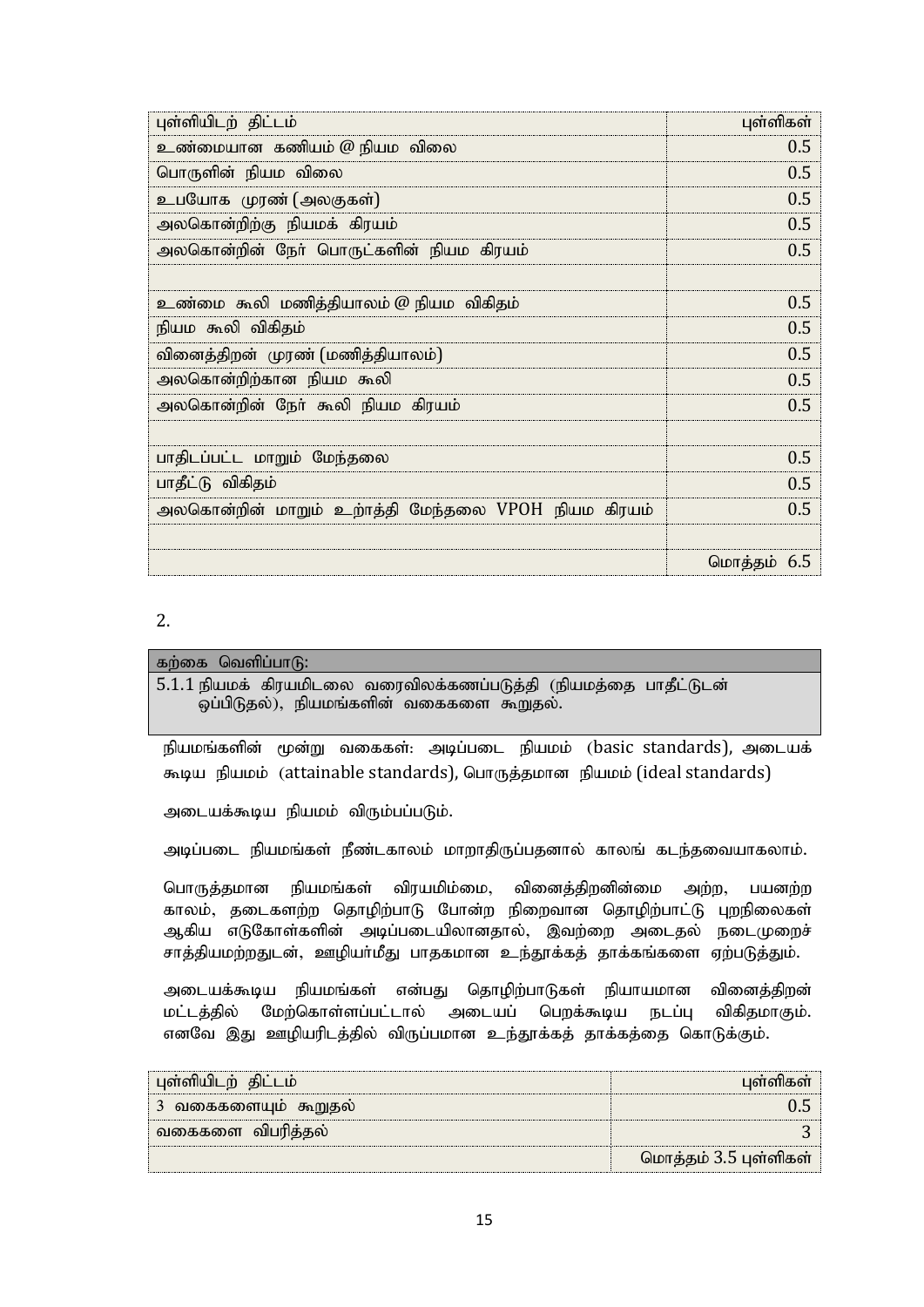# $\mathbf{u}$ ரிவு $\mathbf{3}$

# வினா இல. 06

**1.** 

கற்கை வெளிப்பா $\mathbf{G}$ : 5.2.1 நோ்பொருட் கிரயம், நோ்கூலிக் கிரயம், மாறும் உற்பத்தி மேந்தலை, நிலையான உற்பத்தி மேந்தலை மற்றும் விற்பனை ஆகியவற்றின் அடிப்படை  $\mu$ ரண்களை கணித்து வியாக்கியானம் செய்தல்

APSL - 2015 மார்ச் மாதத்திற்கான நிலையான பாதீடு

|                                         | ரூபா    | ரூபா      |
|-----------------------------------------|---------|-----------|
| வருமானம் (90 x 0.5% x 2,000,000)        |         | 900,000   |
|                                         |         |           |
| மாறும் கிரயம்                           |         |           |
| தொழில்சாா் மனிதவலு (6x400x90)           | 216,000 |           |
| ஆவண நிரப்புதல் $(1,000 \times 90)$      | 90,000  |           |
| கடன் நாணய மதிப்பீடு $(1,200 \times 90)$ | 108,000 |           |
| அஞ்சற் செலவு (500 x 90)                 | 45,000  |           |
| மொத்த மாறும் கிரயம்                     |         | (459,000) |
| பங்களிப்பு எல்லை (Contribution margin)  |         | 441,000   |
| நிலையான கிரயம் - அலுவலக பராமரிப்பு      |         | (310,000) |
| தொழிற்பாட்டு இலாபம்                     |         | 131,000   |
|                                         |         |           |

| புள்ளியிடற் திட்டம்                | புள்ளிகள்           |
|------------------------------------|---------------------|
| வருமானம்                           | 05                  |
| தொழில்சாா் மனித வலு                | በ 5                 |
| ஆவணம் நிரப்புதல்                   | በ 5                 |
| கடன் நாணத்தன்மை மதிப்பீடு          | በ 5                 |
| அஞ்சற் செலவு                       | በ 5                 |
| மொத்த மாறும் கிரயங்கள்             | 05                  |
| நிலையான கிரயம் - அலுவலக பராமரிப்பு | በ 5                 |
| தொழிற்பாட்டு இலாபம்                | በ 5                 |
|                                    | மொத்தம் 4 புள்ளிகள் |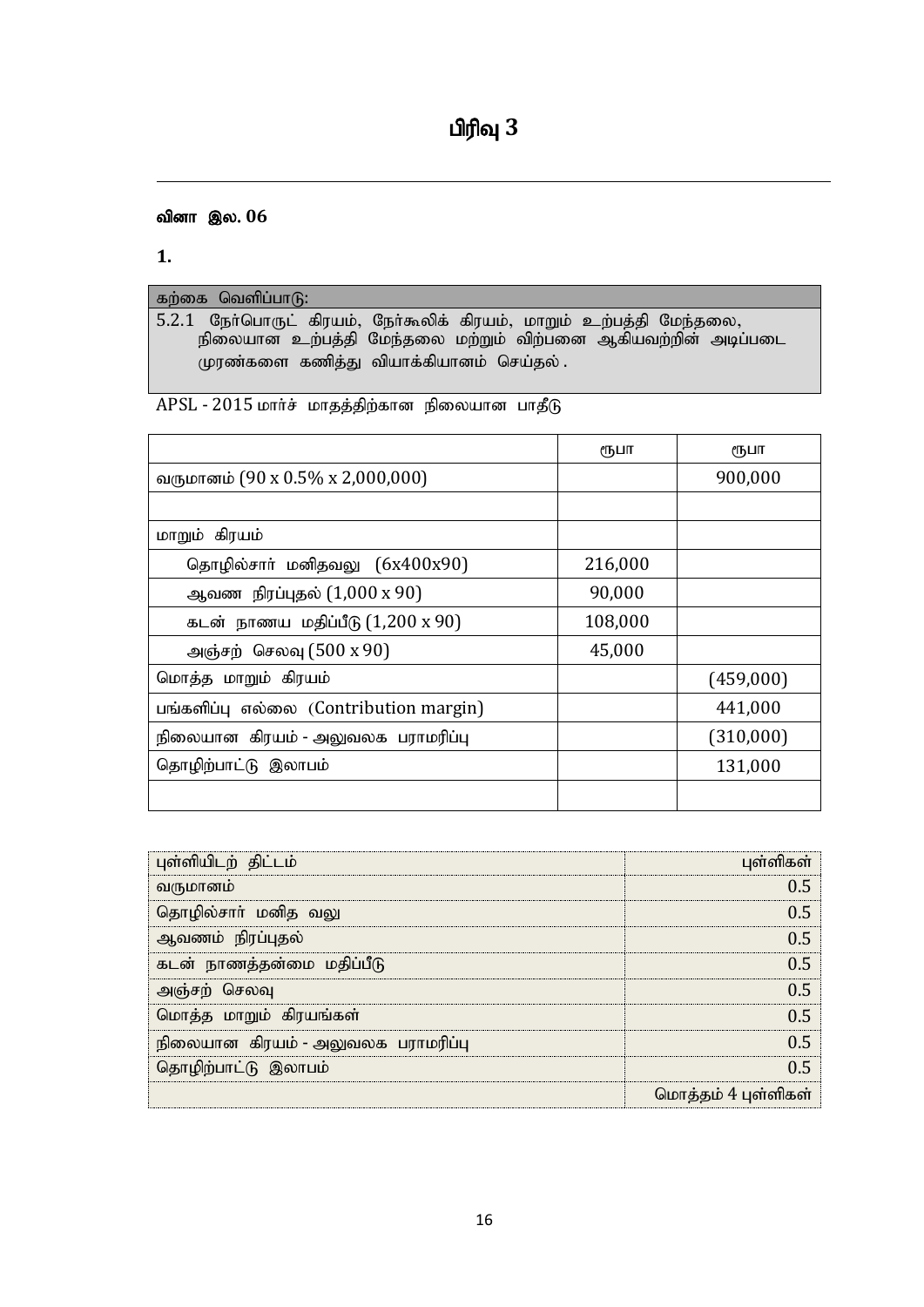# கற்கை வெளிப்பா $\delta$ :  $7.4.1$  பாதீட்டு கட்டுப்பாட்டு கூற்றுக்களை தயாரித்தல்

 $(f$ நிலையான/நெகிழ்வான/உண்மையான/முரண்).

# $APSL - 2015$  white

பாதீட்டுக் கட்டுப்பாட்டுக் கூற்று

|                                           | உண்மை     | நெகிழ்வு<br>பாதீட்டு<br>முரண் | நெகிழ்வுப்<br>பாதீடு | விற்பனை<br>அளவு<br>முரண் | நிலையான<br>பாதீடு |
|-------------------------------------------|-----------|-------------------------------|----------------------|--------------------------|-------------------|
| எண்ணிக்கை<br>கடன்                         | 120       |                               | 120                  | 30                       | 90                |
|                                           |           |                               |                      |                          |                   |
|                                           | ரூபா      | ரூபா                          | ரூபா                 | ரூபா                     | ரூபா              |
| வருமானம்                                  | 1,344,000 | 144,000                       | 1,200,000            | 300,000                  | 900,000           |
|                                           |           |                               |                      |                          |                   |
| மாறும் கிரயங்கள்:                         |           |                               |                      |                          |                   |
| தொழில்சாா்<br>மனிதவலு                     | 362,880   | 74,880                        | 288,000              | 72,000                   | 216,000           |
| ஆவண நிரப்புதல்                            | 120,000   |                               | 120,000              | 30,000                   | 90,000            |
| கடன் நாணய<br>மதிப்பீடு                    | 150,000   | 6,000                         | 144,000              | 36,000                   | 108,000           |
| செலவு<br>அஞ்சல்                           | 64,800    | 4,800                         | 60,000               | 15,000                   | 45,000            |
| மொத்த<br>மாறும்<br>கிரயம்                 | 697,680   | 85,680                        | 612,000              | 153,000                  | 459,000           |
| பங்களிப்பு எல்லை                          | 646,320   | 58,320                        | 588,000              | 147,000                  | 441,000           |
| கிரயம்<br>நிலையான<br>பராமரிப்பு<br>அலுவலக | 335,000   | 25,000                        | 310,000              |                          | 310,000           |
| தொழிற்படு<br>இலாபம்                       | 311,320   | 33,320                        | 278,000              | 147,000                  | 131,000           |

| மொத்த விற்பனை<br>அளவு முரண் (ரூ)        |                |               | 147,000 சாதகம் |
|-----------------------------------------|----------------|---------------|----------------|
| மொத்த நெகிழ்வுப்<br>பாதீட்டு முரண் (ரூ) |                | 33,320 சாதகம் |                |
| மொத்த நிலையான<br>பாதீட்டு முரண் (ரூ)    | 180,320 சாதகம் |               |                |

| புள்ளியிடற் திட்டம்               | பள்ளிகள்             |
|-----------------------------------|----------------------|
| உணமையான                           |                      |
| நெகிழ்ச்சிப் பாதீட்டு முரண்       |                      |
| நெகிழ்ச்சிப் பாதீடு               |                      |
| விற்பனை அளவு முரண்                |                      |
| மொத்த விற்பனை அளவு முரண           |                      |
| மொத்த நெகிழ்ச்சிப் பாதீட்டு முரண் |                      |
|                                   | மொத்தம் 12 புள்ளிகள் |